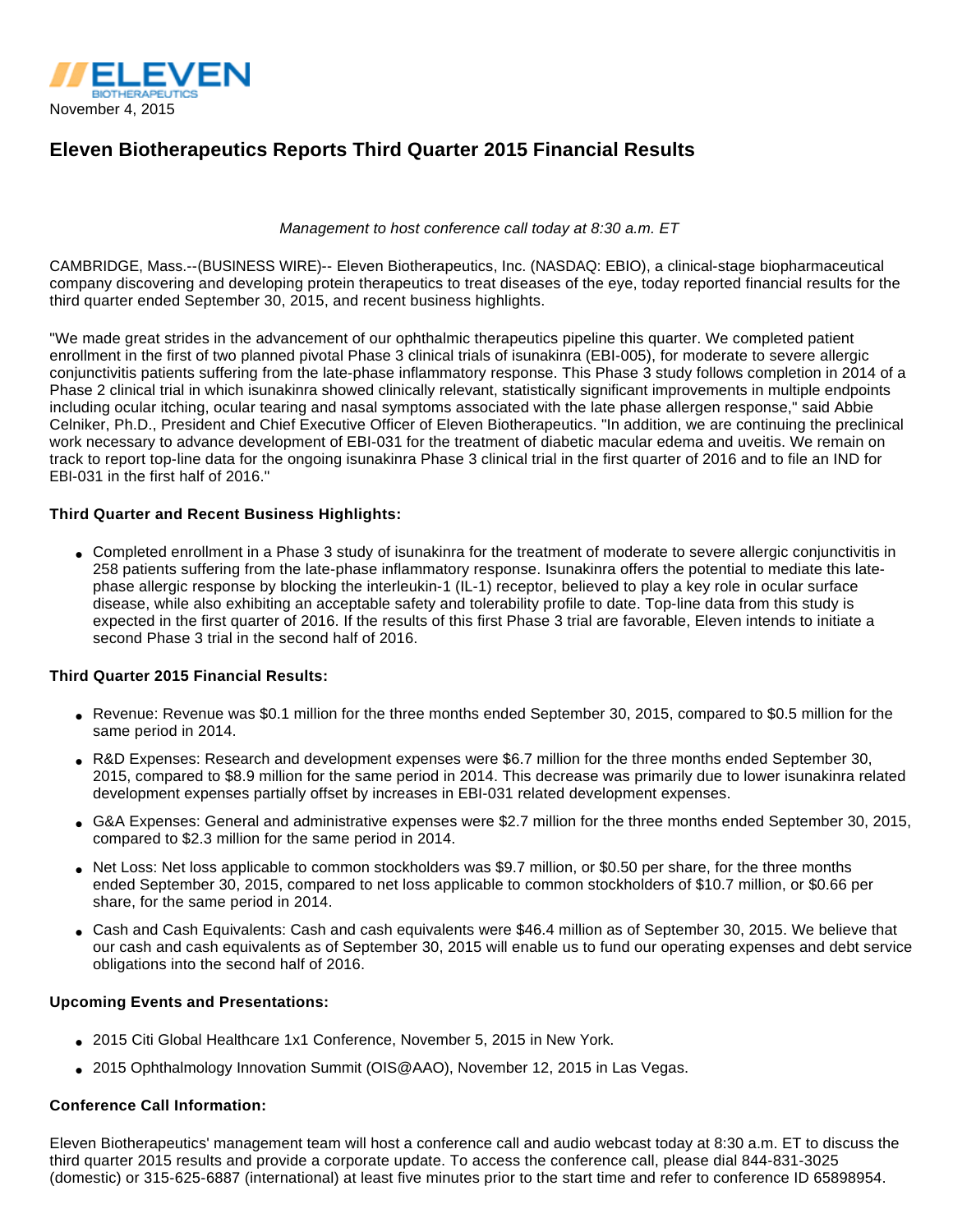An audio webcast of the call will also be available on the Investors & Media section of the Company's website, [www.elevenbio.com.](http://cts.businesswire.com/ct/CT?id=smartlink&url=http%3A%2F%2Fwww.elevenbio.com%2F&esheet=51216480&newsitemid=20151104005433&lan=en-US&anchor=www.elevenbio.com&index=1&md5=7f4dd099449a46cf8b803690813bf799) An archived webcast will be available on the Company's website approximately two hours after the event and will be available for 30 days.

## **About Isunakinra (EBI-005)**

Eleven Biotherapeutics' most advanced product candidate is isunakinra, a novel, topically-administered interleukin-1 (IL-1) receptor blocker in development as a protein therapeutic for inflammatory diseases at the surface of the eye. The isunakinra program is based on the role that elevated levels of the inflammatory cytokine IL-1 play in the initiation and maintenance of the inflammation, pain, redness, itching and other symptoms associated with ocular surface diseases. Isunakinra is currently in Phase 3 clinical development for the treatment of moderate to severe allergic conjunctivitis. In a completed Phase 2 clinical trial, isunakinra exhibited biological activity in improving the symptoms of late-phase allergic responses in patients with moderate to severe allergic conjunctivitis in a CAPT model.

#### **About EBI-031**

Eleven Biotherapeutics' most advanced preclinical product candidate is EBI-031 for treatment of diabetic macular edema, or DME and uveitis. EBI-031 has been designed and engineered for intravitreal delivery using our AMP-Rx platform. EBI-031 is a potent blocker of both free IL-6 and IL-6 complexed to the soluble IL-6 receptor (IL-6R) and has demonstrated a longer vitreal retention time in preclinical models than antibodies and antibody like molecules approved for intravitreal injection. We are undertaking the necessary manufacturing development work and nonclinical safety studies to support the submission of an investigational new drug application, or IND, to the FDA in the first half of 2016 for the purpose of conducting clinical trials of EBI-031 in DME and uveitis.

#### **About Eleven Biotherapeutics**

Eleven Biotherapeutics, Inc. is a clinical-stage biopharmaceutical company with a proprietary protein engineering platform, called AMP-Rx, that it applies to the discovery and development of protein therapeutics to treat diseases of the eye. Eleven's therapeutic approach is based on the role of cytokines in diseases of the eye, the Company's understanding of the structural biology of cytokines and the Company's ability to rationally design and engineer proteins to modulate the effects of cytokines. Cytokines are cell signaling molecules found in the body that can have important inflammatory effects. For more information please refer to the Company's website [www.elevenbio.com.](http://cts.businesswire.com/ct/CT?id=smartlink&url=http%3A%2F%2Fwww.elevenbio.com&esheet=51216480&newsitemid=20151104005433&lan=en-US&anchor=www.elevenbio.com&index=2&md5=8b04c053e1109ecd65b01815a2e889aa)

#### **Cautionary Note on Forward-Looking Statements**

Any statements in this press release about future expectations, plans and prospects for the Company, including statements about the Company's strategy, future operations, advancement or maturation of its product candidates and product pipeline, clinical development of the Company's therapeutic candidates, including expectations regarding timing of initiation of clinical trials, patient enrollment and availability of results, regulatory requirements for initiation of clinical trials and registration of product candidates and other statements containing the words "anticipate," "believe," "estimate," "expect," "intend," "may," "plan," "predict," "project," "target," "potential," "will," "would," "could," "should," "continue," and similar expressions, constitute forward-looking statements within the meaning of The Private Securities Litigation Reform Act of 1995. Actual results may differ materially from those indicated by such forward-looking statements as a result of various important factors, including: the uncertainties inherent in the initiation and conduct of clinical trials, availability and timing of data from ongoing clinical trials, whether results of early clinical trials will be indicative of the results of future trials, the adequacy of any clinical models, uncertainties associated with regulatory review of clinical trials and applications for marketing approvals and other factors discussed in the "Risk Factors" section of the Company's quarterly report on Form 10-Q for the quarter ended June 30, 2015 as filed with the Securities and Exchange Commission and other reports on file with the Securities and Exchange Commission. In addition, the forward-looking statements included in this press release represent the Company's views as of the date hereof. The Company anticipates that subsequent events and developments will cause the Company's views to change. However, while the Company may elect to update these forward-looking statements at some point in the future, the Company specifically disclaims any obligation to do so. These forward-looking statements should not be relied upon as representing the Company's views as of any date subsequent to the date hereof.

## **ELEVEN BIOTHERAPEUTICS, INC. CONDENSED STATEMENTS OF OPERATIONS (unaudited) (in thousands, except per share data)**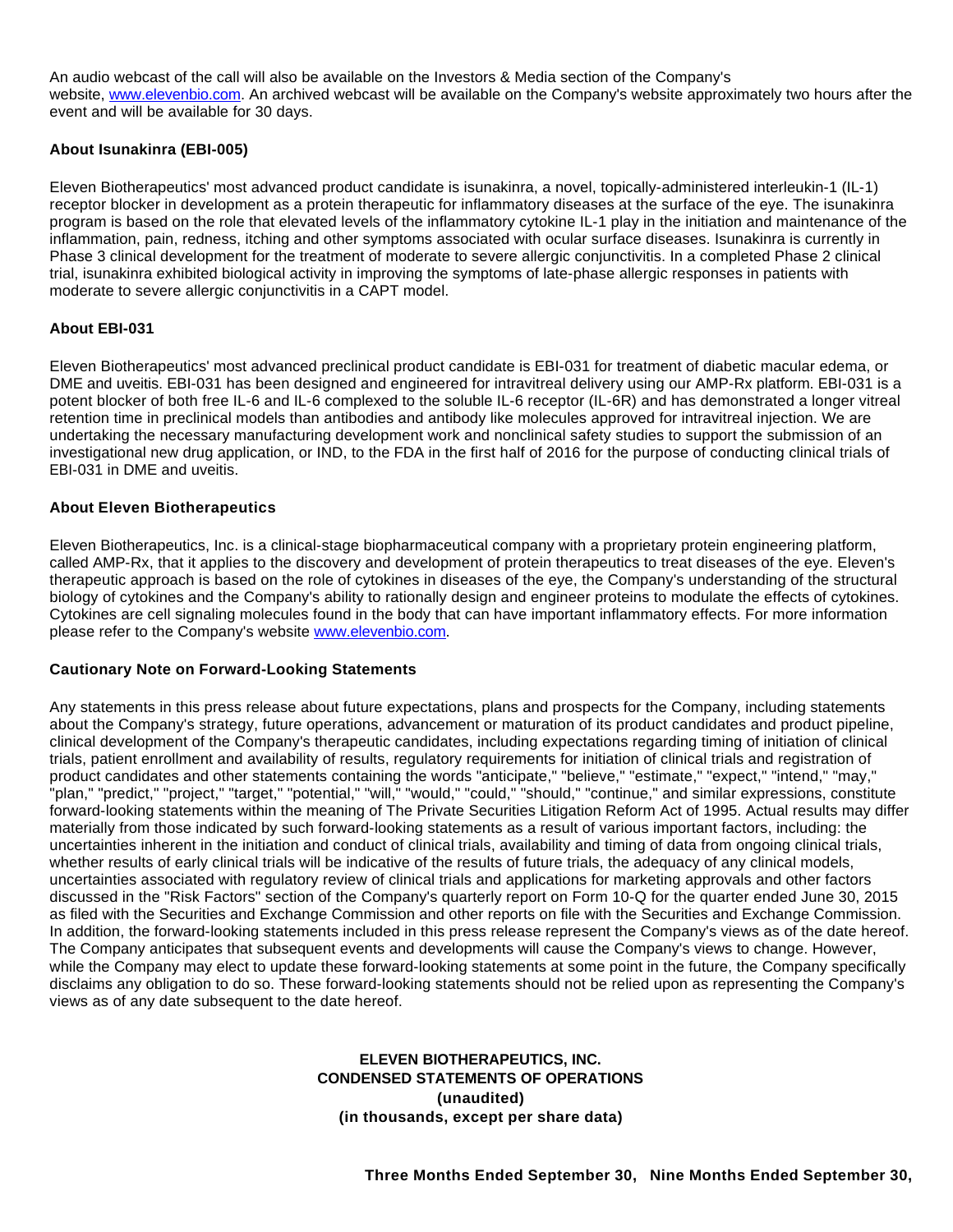|                                                                                                | 2015     |    | 2014      |    | 2015      |    | 2014     |
|------------------------------------------------------------------------------------------------|----------|----|-----------|----|-----------|----|----------|
| Collaboration revenue                                                                          | 67       | \$ | 539       | \$ | 425       | \$ | 1,868    |
| Operating expenses:                                                                            |          |    |           |    |           |    |          |
| Research and development                                                                       | 6,745    |    | 8,872     |    | 18,252    |    | 21,445   |
| General and administrative                                                                     | 2,681    |    | 2,269     |    | 7,531     |    | 6,259    |
| Total operating expenses                                                                       | 9,426    |    | 11,141    |    | 25,783    |    | 27,704   |
| Loss from operations                                                                           | (9, 359) |    | (10, 602) |    | (25, 358) |    | (25,836) |
| Other income (expense), net                                                                    | (334)    |    | (72)      |    | 2,235     |    | (181)    |
| Net loss                                                                                       | (9,693)  | \$ | (10,674)  | \$ | (23,123)  | S  | (26,017) |
| Cumulative preferred stock dividends                                                           |          |    |           |    |           |    | (519)    |
| Net loss applicable to common stockholders                                                     | (9,693)  | S  | (10,674)  | S  | (23, 123) |    | (26,536) |
| Net loss per share applicable to common<br>stockholders-basic and                              |          |    |           |    |           |    |          |
| diluted                                                                                        | (0.50)   | \$ | (0.66)    | \$ | (1.23)    | S  | (1.90)   |
| Weighted-average number of common<br>shares used in net loss per<br>share applicable to common |          |    |           |    |           |    |          |
| stockholders-basic and diluted                                                                 | 19,345   |    | 16,098    |    | 18,806    |    | 13,954   |

# **ELEVEN BIOTHRAPEUTICS, INC. CONDENSED BALANCE SHEETS (unaudited) (in thousands)**

|                                            |                                  | September 30,<br>2015 |            | December 31,<br>2014 |           |
|--------------------------------------------|----------------------------------|-----------------------|------------|----------------------|-----------|
| <b>Assets</b>                              |                                  |                       |            |                      |           |
| Current assets:                            |                                  |                       |            |                      |           |
| Cash and cash equivalents                  |                                  | \$                    | 46,362     | \$                   | 54,059    |
| Prepaid expenses and other current assets  |                                  |                       | 653        |                      | 342       |
|                                            | Total current assets             |                       | 47,015     |                      | 54,401    |
| Property and equipment, net                |                                  |                       | 480        |                      | 486       |
| Restricted cash                            |                                  |                       | 94         |                      | 94        |
| Other assets                               |                                  |                       | 14         |                      | 19        |
| <b>Total assets</b>                        |                                  | \$                    | 47,603     | \$                   | 55,000    |
| Liabilities and stockholders' equity       |                                  |                       |            |                      |           |
| <b>Current liabilities:</b>                |                                  |                       |            |                      |           |
| Accounts payable                           |                                  | \$                    | 2,279      | \$                   | 2,458     |
| Accrued expenses                           |                                  |                       | 1,146      |                      | 1,987     |
| Notes payable, current portion             |                                  |                       | 3,711      |                      | 251       |
| Deferred revenue                           |                                  |                       | 471        |                      | 506       |
|                                            | <b>Total current liabilities</b> |                       | 7,607      |                      | 5,202     |
| <b>Other liabilities</b>                   |                                  |                       | 275        |                      | 4         |
| Notes payable, net of current portion      |                                  |                       | 11,023     |                      | 9,749     |
| Warrant liability                          |                                  |                       | 33         |                      | 3,219     |
| Stockholders' equity:                      |                                  |                       |            |                      |           |
| Common stock                               |                                  |                       | 20         |                      | 18        |
| Additional paid-in capital                 |                                  |                       | 143,518    |                      | 128,558   |
| Accumulated deficit                        |                                  |                       | (114, 873) |                      | (91, 750) |
| Total stockholders' equity                 |                                  |                       | 28,665     |                      | 36,826    |
| Total liabilities and stockholders' equity |                                  | \$                    | 47,603     | \$                   | 55,000    |